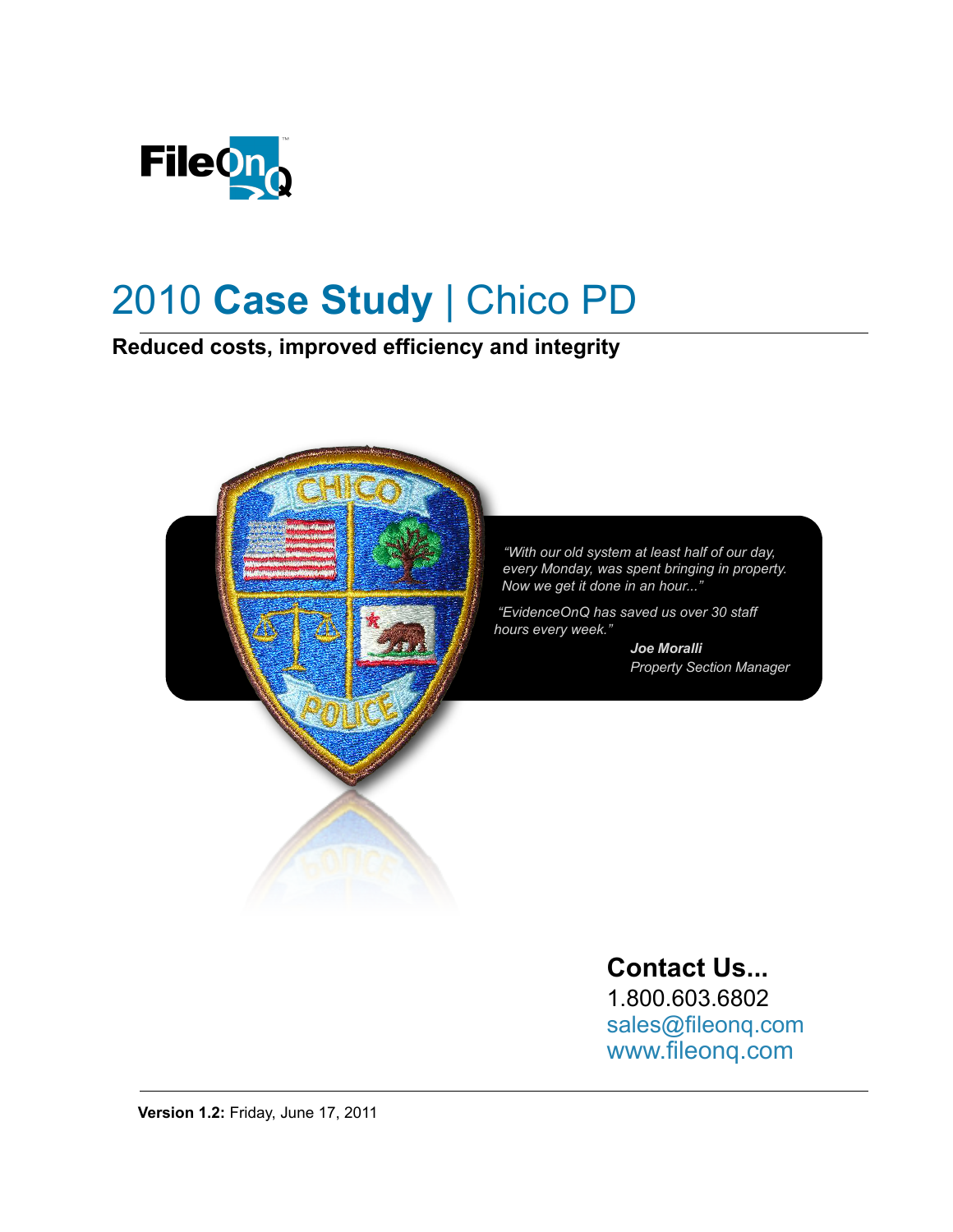

#### Chico Police Department - **Struggles | Solutions**

**PROBLEM Inability to easily change locations:** The limitations of their evidence system forced them to keep track of open bins and locations on a dry erase board. It became too cumbersome to reprint barcode labels time after time when locations changed.

• **SOLUTION:** EvidenceOnQ allowed them to create new locations at any time and change the location of evidence by simply scanning a barcode. They could instantly know the contents of a location and didn't have to reprint labels any longer.

**PROBLEM Duplicate work effort:** The officers were required to use paper property sheets to submit their evidence. The property room personnel would then enter the data from the property sheet into the system. The property sheets and paper cards were maintained as a paper record for chain of custody.

- **SOLUTION:** EvidenceOnQ allowed the officers to enter evidence directly into the system, saving them hundreds of hours per year by eliminating handwritten, repetitive paperwork and duplicate entry by the property room personnel.
- **QUOTE:** *"EvidenceOnQ has saved us over 30 staff hours every week." Joe Moralli*

**PROBLEM Locating and managing records:** All property and evidence records were maintained by paper, making it time consuming and often difficult to find the record for the associated evidence. Managing the large inventory was also a challenge and they did not have time to purge property that was available for disposal.

- **SOLUTION:** The EvidenceOnQ system provided the ability to electronically search and find information within seconds. Single items or multiple items could be found, transferred, or signed for within seconds. It eliminated the need to search through paper records and collect multiple signatures. It also provided the ability to set retention dates, review items systematically, and easily perform purge projects..
- **QUOTE 1:** *"With a paper system, our files would get misfiled, out of order, and put into the wrong piles. It was just difficult to find what you needed quickly. With EvidenceOnQ, it is always right there in front of you and you can pull items up instantly."* **- Ed Nelson**
- **QUOTE 2:** *"We used to be years behind in purging, but now we are up to date. With just two clicks of the mouse we can find all the items that are currently available to purge or auction. Last year alone we purged 25,000 items."* **- Joe Moralli**

**PROBLEM Cookie-cutter system that was hard to use:** Their current RMS system was cumbersome and difficult to use and did not allow for any customization to fit their needs or work processes.

- **SOLUTION:** EvidenceOnQ was not only easy to use, but was easier to view. It allowed them to completely customize the screen to meet their department's specific needs.
- **QUOTE:** *"After looking at other systems, we found EvidenceOnQ to be the most user friendly and the most flexible. Most of the other systems out there are canned systems that are very limited."* - **Joe Moralli**

**PROBLEM Paper based:** Their current RMS system required card stock copies of all their property receipts to be maintained. This caused a tremendous amount of overhead along with potential liability in the chain of custody.

- **SOLUTION:** EvidenceOnQ eliminated the need for the card based system and allowed Chico PD the ability to become completely paperless.
- **QUOTE:** *" With our old system there was no way of tracking something electronically... Now we know where all our items are, all the time... They are there electronically with signatures and everything."* **- Joe Moralli**